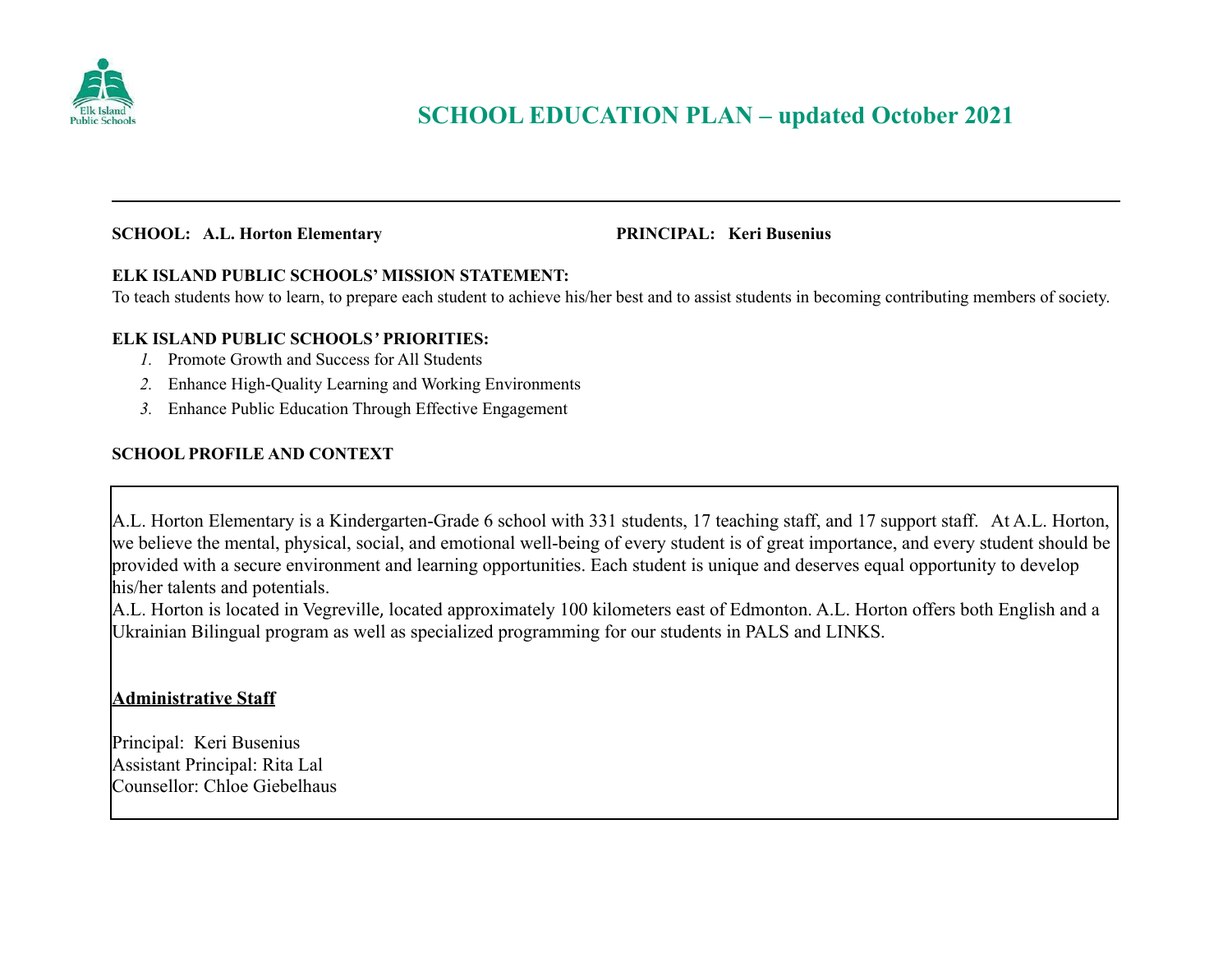

## **EIPS PRIORITY 1:**

Promote Growth and Success for All Students

## **SCHOOL GOAL 1:**

By building a school-wide numeracy culture with the consistent use and presentation of numeracy terminology, students will increase understanding and display **confidence with math problem solving**, which will translate into measurable growth in their MIPI results from September to June.

## **STRATEGIES:**

- 1. Grade partner collaborative time to gather target vocabulary related to addition, subtraction, multiplication and division (as required per grade).
- 2. Whole school collaborative work focusing on innovative and engaging learning environments with the primary focus on developing a consistent and common math vocabulary throughout grades.
- 3. Create and display Math Word Walls to provide a visual reminder for students of targeted numeracy vocabulary.
- 4. Create a common school culture that promotes numeracy conversations through daily Math Talk in classrooms.
- 5. Use of benchmarking assessments to identify areas of strength and areas for growth as a grade level as well as individual students who will require intervention (MIPI and Math Benchmark Kit).
- 6. Regular collaboration with EIPS Math Consultant to bring in clear and innovative methods to target specific concepts and build more conceptual understanding.
- 7. Create innovative methods to bridge the gap between conceptual, factual, and procedural knowledge in targeted areas.
- 8. Intentional focus on math journaling to build student confidence with math conversations.
- 9. Build and distribute math kits as per each classroom's needs.
- 10. Math buddies integrated in schedule for division 1 and 2 classrooms to interact and play math games.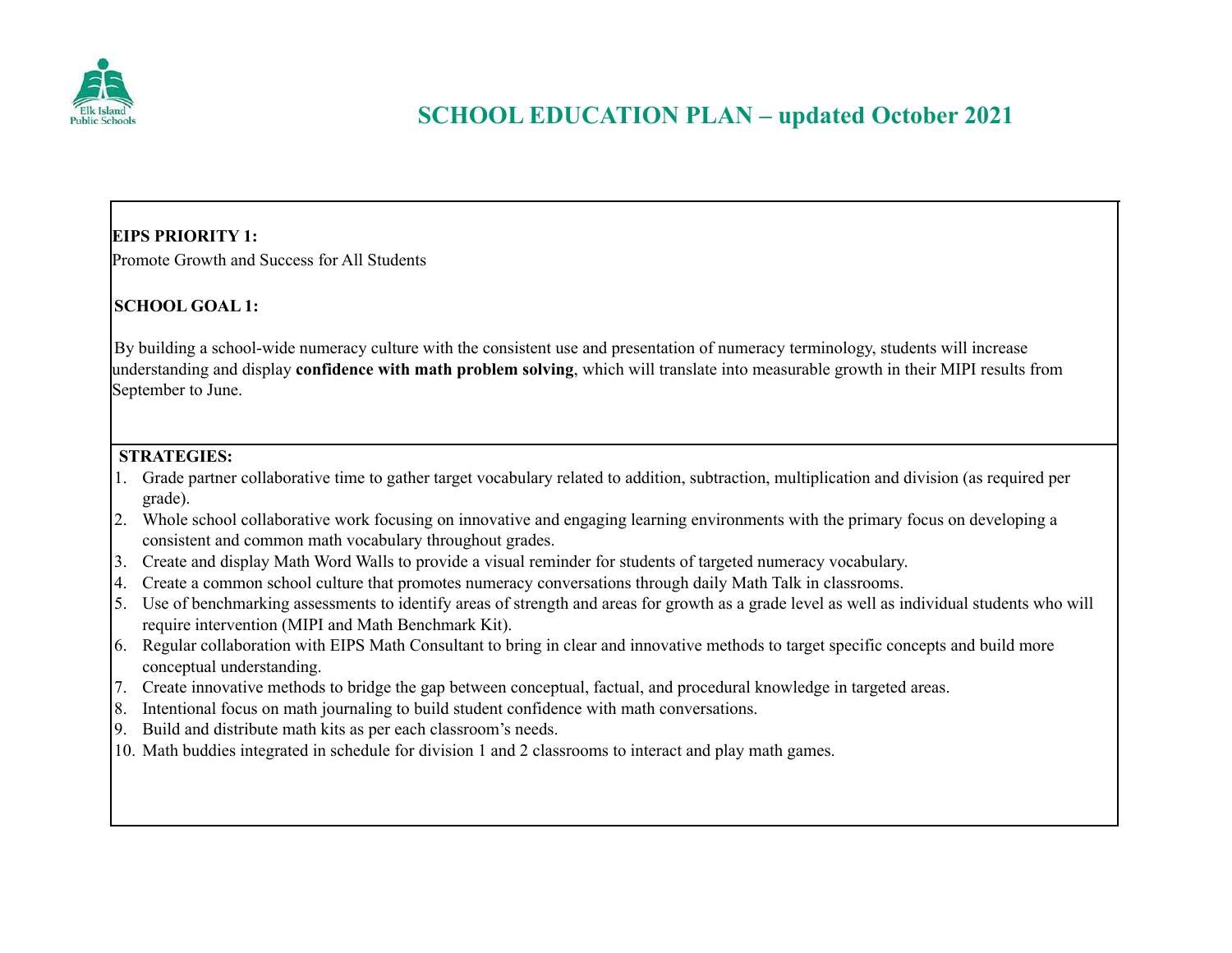

## **MEASURES:**

- 1. MIPI results
	- a. Overall school growth in MIPI results
	- b. Decrease in number of students with scores below 60%
- 2. Growth with Math Benchmarking Tool for Staff
- 3. PAT scores
	- a. Improvement in overall student achievement on Math Provincial Achievement Tests
	- b. Increase in achievement on High Level of Complexity questions
	- c. Percentage of students achieving acceptable standard on Part A is above provincial average

### 4. Report Card outcome

a. Improvement in overall student achievement related to the Math problem solving key learning outcome

#### 5. Parent engagement

a. Parent Survey displays growing belief in the school's numeracy program benefitting their child's needs.

**RESULTS: (To be added for Results Review)**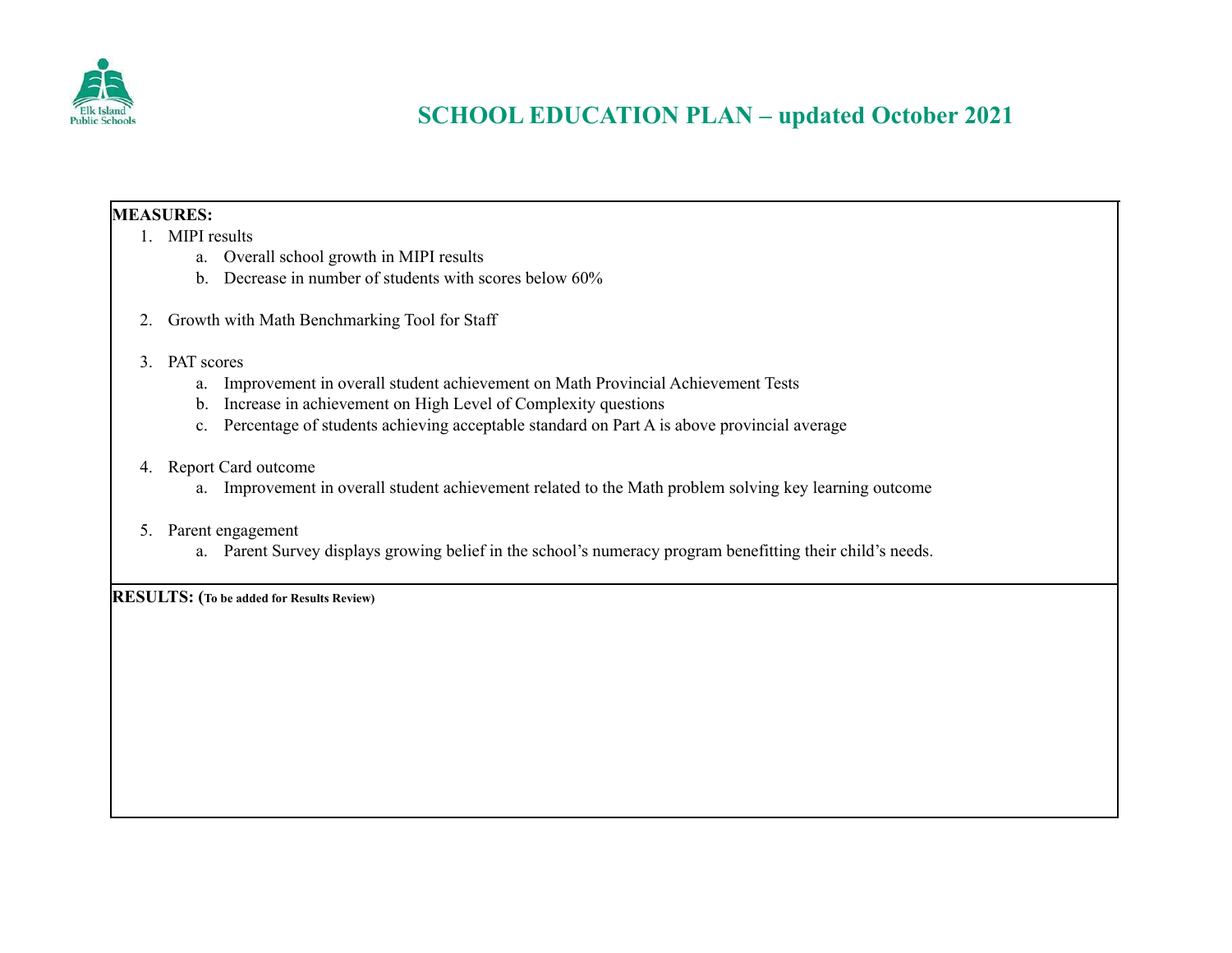

## **EIPS PRIORITY 1:**

Promote Growth and Success for All Students

**SCHOOL GOAL 2:** By creating literacy rich school and classroom environments, each student will **demonstrate growth on STAR reading** assessments in September, January, and June, and **growth in their writing** by moving along the EIPS writing continuum from September to June.

### **STRATEGIES:**

- 1. Providing consistency in literacy instruction through Readers Workshop program for all grades.
- 2. Increase the amount of leveled reading materials for students in the school through the use of the school bookroom.
- 3. Participation in March Book Madness.
- 4. School-wide monthly literacy newsletter with literacy tips for parents (each grade level will submit one tip/strategy).
- 5. Work collaboratively with EIPS division consultants.
- 6. 0.1 FTE for literacy leads to provide support and maintenance of bookroom.
- 7. 0.2 FTE teacher for LLI program (ESL students and other students identified by teachers).
- 8. Teachers programming with Writers Workshop or Empowering Writers resources.
- 9. Regular cross-grade buddy reading program throughout the year.
- 10. School wide tracking of data (STAR, Fountas and Pinnell, EIPS writing continuum).
- 11. Principal and Assistant Principal modelling literacy by reading to classes, engaging in literacy initiatives and Guided Reading.
- 12. Participation in Reading Week program that extends throughout the year (each class sets reading goal for each month & results are displayed by library).
- 13. Use of electronic reading programs such as Raz-Kids & Read Theory.
- 14. Some books in the library are levelled, where appropriate.

## **MEASURES:**

- 1. STAR reading assessment in September, January, and June
- 2. Increase in each students' independent reading levels
- 3. Decrease in the number of students labelled as urgent or at risk in reading
- 4. Improvement in overall student achievement on Language Arts PAT
- 5. Increase in percentage of students achieving Standard of Excellence on Language Arts PAT
- 6. EIPS Parent Survey Child demonstrates growth in literacy.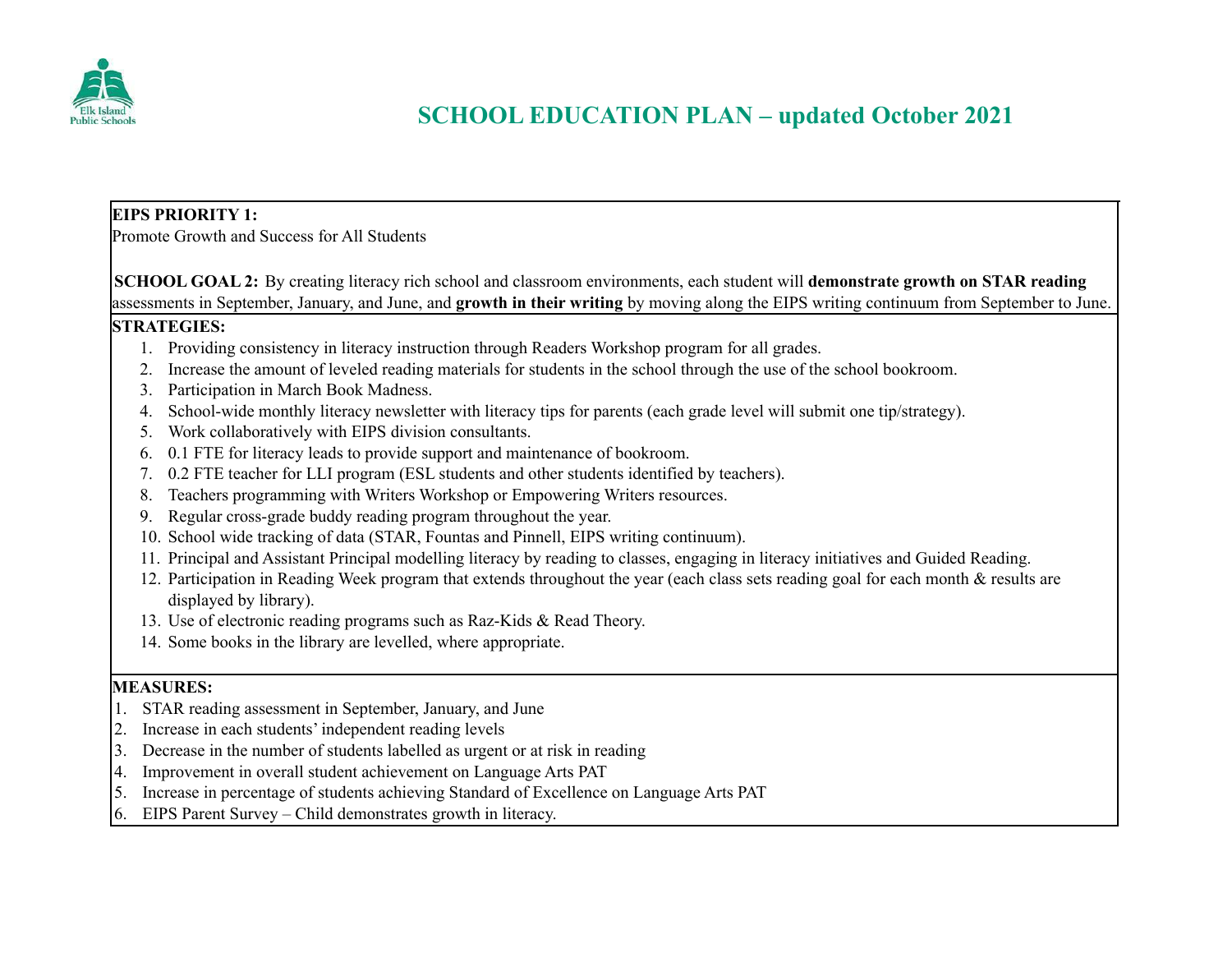

**RESULTS: (To be added for Results Review)**

#### **EIPS PRIORITY 3:**

Enhance Public Education Through Effective Engagement

### **SCHOOL GOAL 3:**

Providing meaningful opportunities for parents/caregivers to engage in their child(ren)'s school experience will **increase parental involvement in school events and help parents/caregivers understand how to support learning**.

### **STRATEGIES:**

- Invite parents to participate in various activities during the school year, including:
	- **o** Volunteering for events and in classes
	- **o** School Council
	- **o** Meet the Teacher Night
	- **o** Parent Teacher Interviews
	- **o** Fundraising Opportunities
	- **o** School events, such as Christmas Concerts
- Communicating about school events and student learning through various avenues:
	- **o** Emails to parents from the school, principal and teachers. *(This was the preferred communication method from the parent survey.)*
	- **o** Phone calls to parents. This includes both "Sunshine Calls" and other calls throughout the year. Oftentimes, it is easier to communicate complex issues when both parties can immediately ask any questions they may have.
	- **o** Printed information sent home with students (eg., Hot Lunches). This provides parents who don't actively check other forms of communication an opportunity to receive the information.
	- **o** Sending home examples of student work and assessments so parents have a direct line-of-sight to their child's progress.
	- **o** Providing meaningful comments on report cards.
	- **o** Maintaining an active social media presence; displaying exciting activities in the school and upcoming events.
	- **o** Teachers providing an online presence through Brightspace, Twitter, etc.
- Provide learning opportunities for parents to complete with their children at home.
- Mental Health Capacity Building (MHCB) and School Counsellor connecting with families and students.